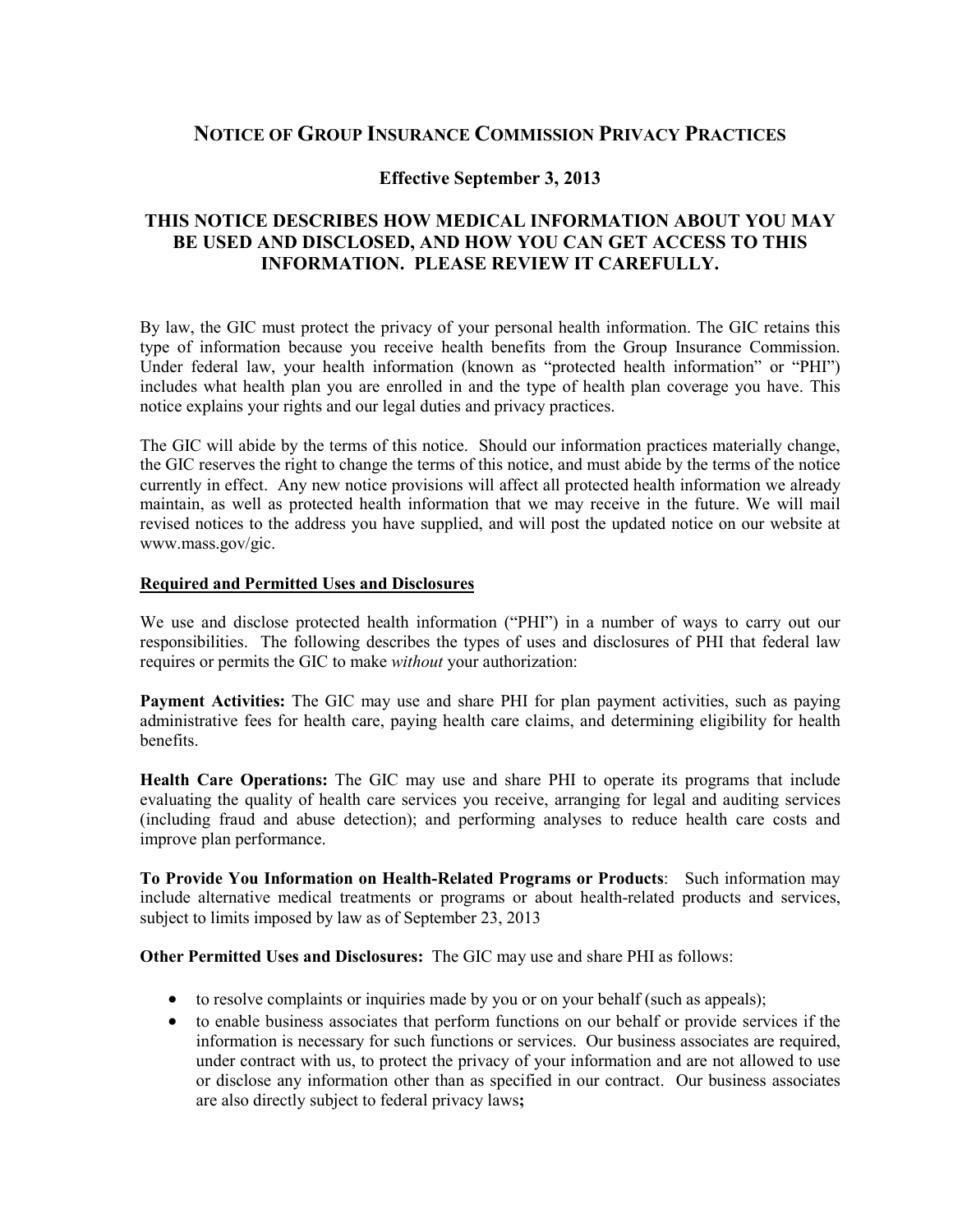- for data breach notification purposes. We may use your contact information to provide legally-required notices of unauthorized acquisition, access or disclosure of your health information;
- to verify agency and plan performance (such as audits);
- to communicate with you about your GIC-sponsored benefits (such as your annual benefits statement);
- for judicial and administrative proceedings (such as in response to a court order);
- for research studies that meet all privacy requirements; and
- to tell you about new or changed benefits and services or health care choices.

**Required Disclosures**: The GIC **must** use and share your PHI when requested by you or someone who has the legal right to make such a request on your behalf (your Personal representative), when requested by the United States Department of Health and Human Services to make sure your privacy is being protected, and when otherwise required by law.

**Organizations That Assist Us:** In connection with payment and health care operations, we may share your PHI with our third party "Business Associates" that perform activities on our behalf, for example, our Indemnity Plan administrator. When these services are contracted, we may disclose your health information to our business associates so that they can perform the job we have asked of them. These business associates will be contractually bound to safeguard the privacy of your PHI and also have direct responsibility to protect your PHI imposed by federal law.

Except as described above, the GIC will not use or disclose your PHI without your written authorization. You may give us written authorization to use or disclose your PHI to anyone for any purpose. You may revoke your authorization so long as you do so in writing; however, the GIC will not be able to get back your health information we have already used or shared based on your permission.

## **Your rights**

You have the right to:

- Ask to see and get a copy of your PHI that the GIC maintains. You must ask for this in writing. Under certain circumstances, we may deny your request. If the GIC did not create the information you seek, we will refer you to the source (e.g., your health plan administrator). The GIC may charge you to cover certain costs, such as copying and postage.
- Ask the GIC to amend your PHI if you believe that it is wrong or incomplete and the GIC agrees. You must ask for this by in writing, along with a reason for your request. If the GIC denies your request to amend your PHI, you may file a written statement of disagreement to be included with your information for any future disclosures.
- Get a listing of those with whom the GIC shares your PHI. You must ask for this in writing. The list will not include health information that was: (1) collected prior to April 14, 2003; (2) given to you or your personal representative; (3) disclosed with your specific permission; (4) disclosed to pay for your health care treatment, payment or operations; or (5) part of a limited data set for research;
- Ask the GIC to restrict certain uses and disclosures of your PHI to carry out payment and health care operations; and disclosures to family members or friends. You must ask for this in writing. Please note that the GIC will consider the request, but we are not required to agree to it and in certain cases, federal law does not permit a restriction.
- Ask the GIC to communicate with you using reasonable alternative means or at an alternative address, if contacting you at the address we have on file for you could endanger you. You must tell us in writing that you are in danger, and where to send communications.
- Receive notification of any breach of your unsecured PHI.